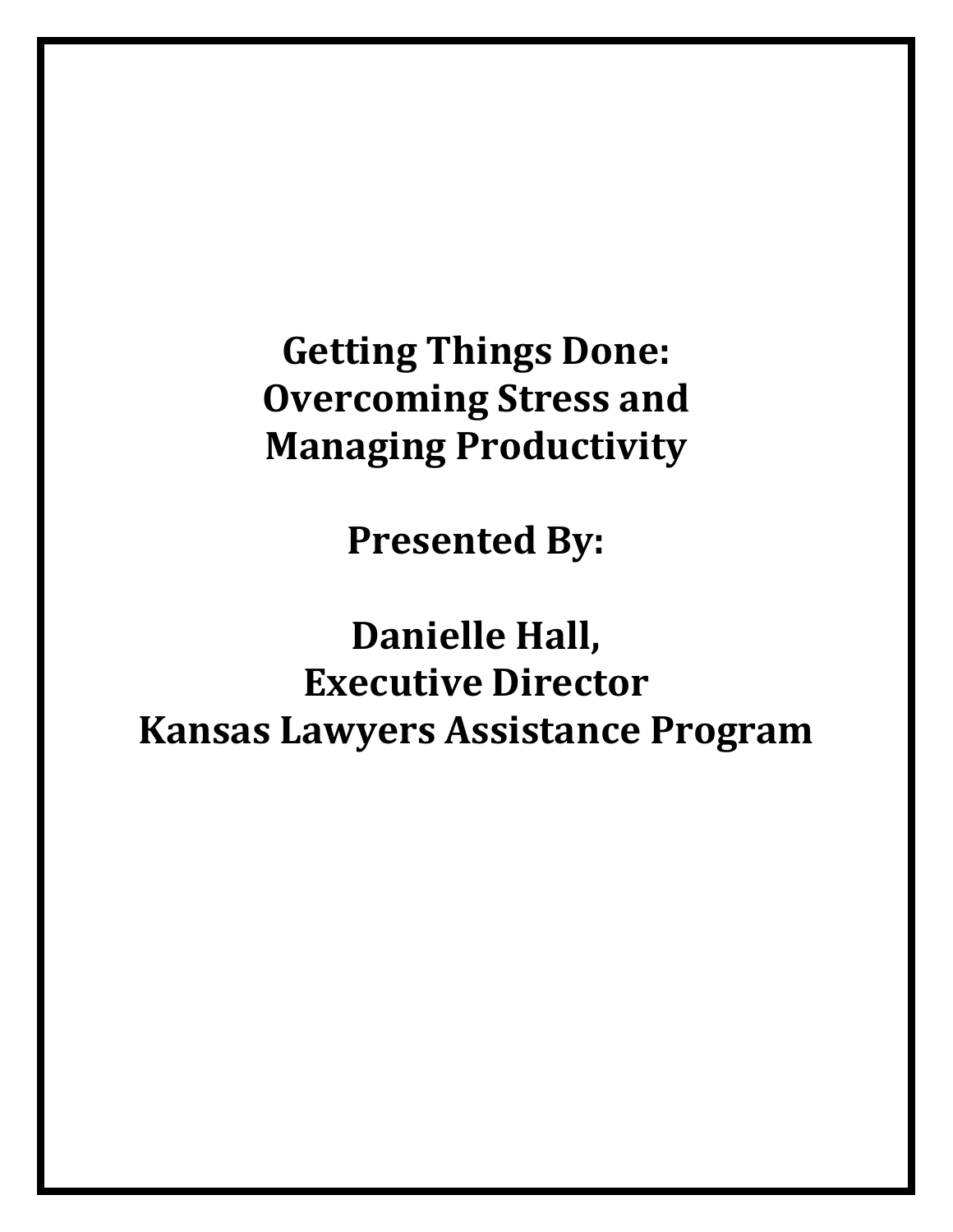# **Getting Things Done**

**Overcoming Stress and Managing Productivity**

Danielle M. Hall, Executive Director Kansas Lawyers Assistance Program



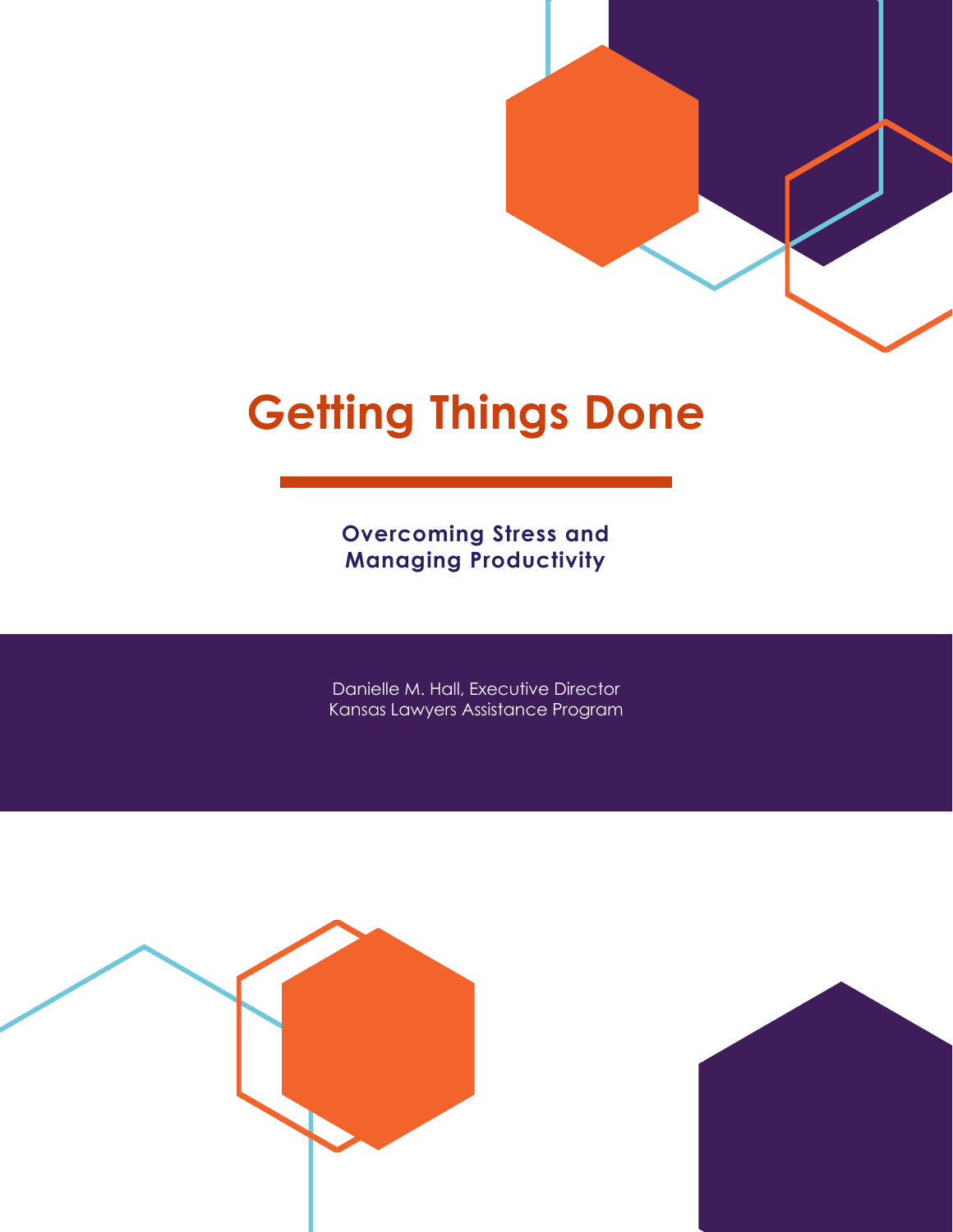#### **STRESS, BURNOUT, AND WORK-LIFE BALANCE**

#### **Burnout vs. Stress**

Burnout has become such a familiar term that it's common to hear people casually say, "Oh, I'm so burned out," when they're merely referring to a bad day or a bad week. But for those who truly are burned out, it is much more than a bad day or a bad week. It's a problem that significantly interferes with one's health, happiness, and overall quality of life.

Stress, on the other hand is a general feeling of emotional or physical tension. It is a normal reaction in the body. In fact, the body is designed to experience stress and react to it. Stress can at times be positive. For example, if you have something significant you are working on and it is due, a stress response might help the body work harder and stay awake longer. Some go as far as saying stress can even be good for us in small doses. When stress, however, begins to continue without periods of relief,



that is when it can be dangerous and lead to other emotional and physical concerns. Stress exists on a continuum, and it's important to know your place on it as you get more work, finish projects, meet with clients, and generally go about your day. If not, chronic workplace stress can lead you down a path to burnout.

The term "burnout" was coined in the 1970s by the American psychologist Herbert Freudenberger. He used it to describe the consequences of severe stress and high ideals in "helping" professions. Burnout is a state of emotional, mental, and physical exhaustion caused by excessive and prolonged stress. It can negatively affect both your work and your life. As the stress continues, you begin to lose the interest or motivation that led you to take on a certain role in the first place.

There are many contributing factors that can lead to burnout. Work-related causes of burnout can include:

- Feeling like you have little or no control over your work
- Lack of recognition or rewards for good work
- Unclear or overly demanding job expectations
- Doing work that's monotonous or unchallenging
- Working in a chaotic or high-pressure environment

Burnout is a gradual process, however, that occurs over an extended period. It doesn't happen overnight, but it can creep up on you if you're not paying attention to the warning signals. The signs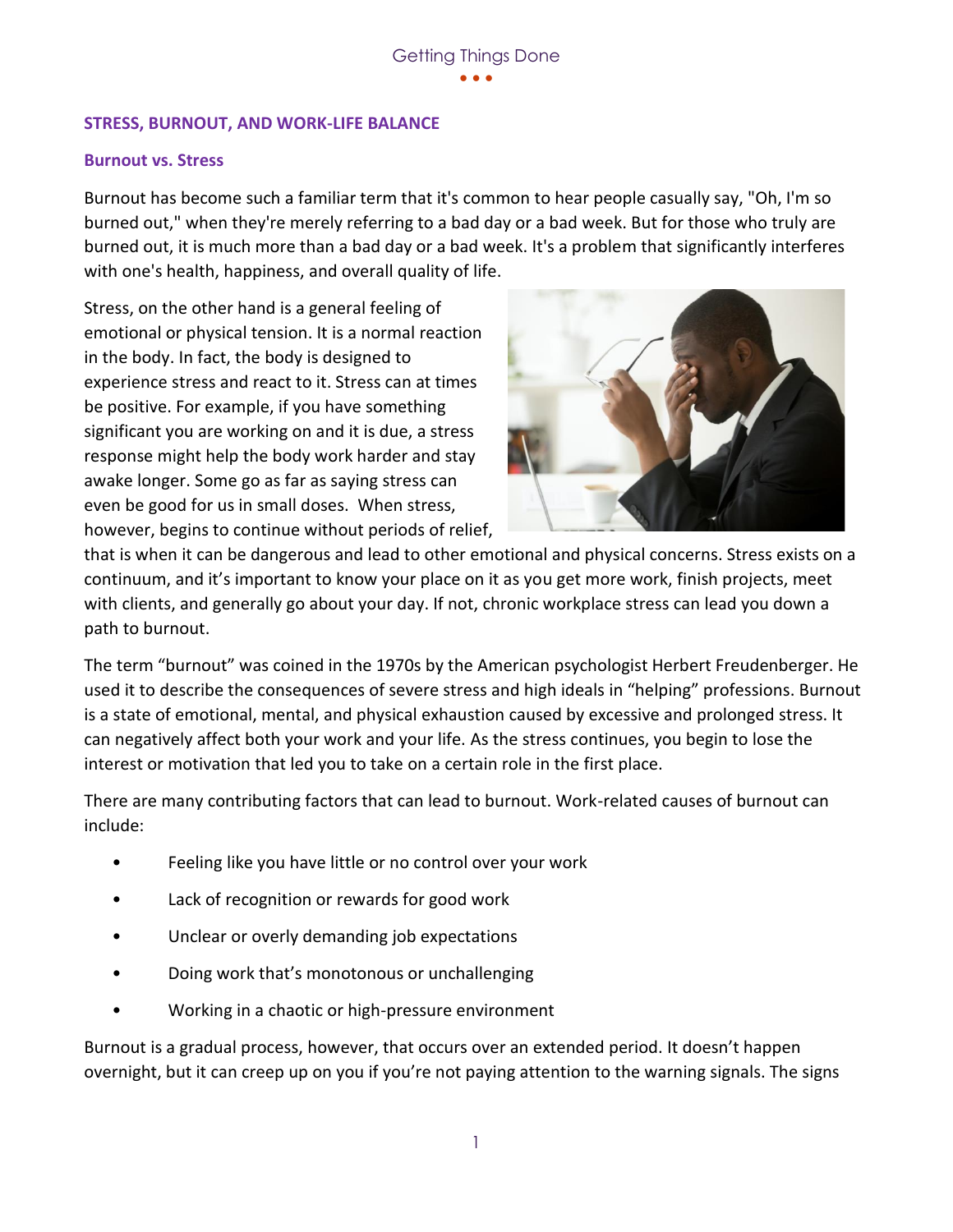and symptoms of burnout are subtle at first, but they get more pronounced as time goes on. Here are the signs and symptoms to watch out for:

| <b>Physical</b>                                                                                                                                                                                    | <b>Emotional</b>                                                                                                                                                                                                                                          | <b>Behavioral</b>                                                                                                                                                                                                                                                 |
|----------------------------------------------------------------------------------------------------------------------------------------------------------------------------------------------------|-----------------------------------------------------------------------------------------------------------------------------------------------------------------------------------------------------------------------------------------------------------|-------------------------------------------------------------------------------------------------------------------------------------------------------------------------------------------------------------------------------------------------------------------|
| Feeling tired and drained most<br>of the time<br>Lowered immunity, feeling sick<br>a lot<br>Frequent headaches<br>(migraines), back pain, muscle<br>aches<br>Change in appetite or sleep<br>habits | Sense of failure and self-doubt<br>Feeling helpless, trapped, and<br>defeated<br>Detachment, feeling alone in<br>the world<br>Loss of motivation<br>Increasingly cynical and<br>negative outlook<br>Decreased satisfaction and<br>sense of accomplishment | Withdrawing from<br>responsibilities<br>Isolating from others<br>Procrastinating, taking longer to<br>get things done<br>Using food, drugs, or alcohol to<br>cope<br>Taking out frustrations on<br>others<br>Skipping work or coming in late<br>and leaving early |

If you can relate to any of these signs and symptoms and are wondering if you might be suffering from burnout, here is an easy test you can try. The first step is to completely commit to treating yourself to a relaxing, stress-free weekend. Try to sleep in both days. Eat right. Occupy your time with relaxing activities that you rarely allow yourself to enjoy. Whatever you do, it is important that you fully commit to relaxing. If on Monday morning, you wake up tired and dreading your day, you may be suffering from burnout. The next step is to take more time off, remove all the stressors, and add stress reducers. If after you take a longer vacation—a week or even two weeks—and you are still dreading going into the office and are waking up tired, it is likely time you seek professional help and make significant changes for your well-being.

The key to dealing with stress and preventing burnout out is to implement coping strategies that allow you to effectively handle stress when it comes your way. Building your resiliency skills is also imperative to your overall wellness. Additionally, adopting healthy habits and practices are important. Lastly, setting boundaries can help you to achieve a better work-life balance, ultimately reducing your stress.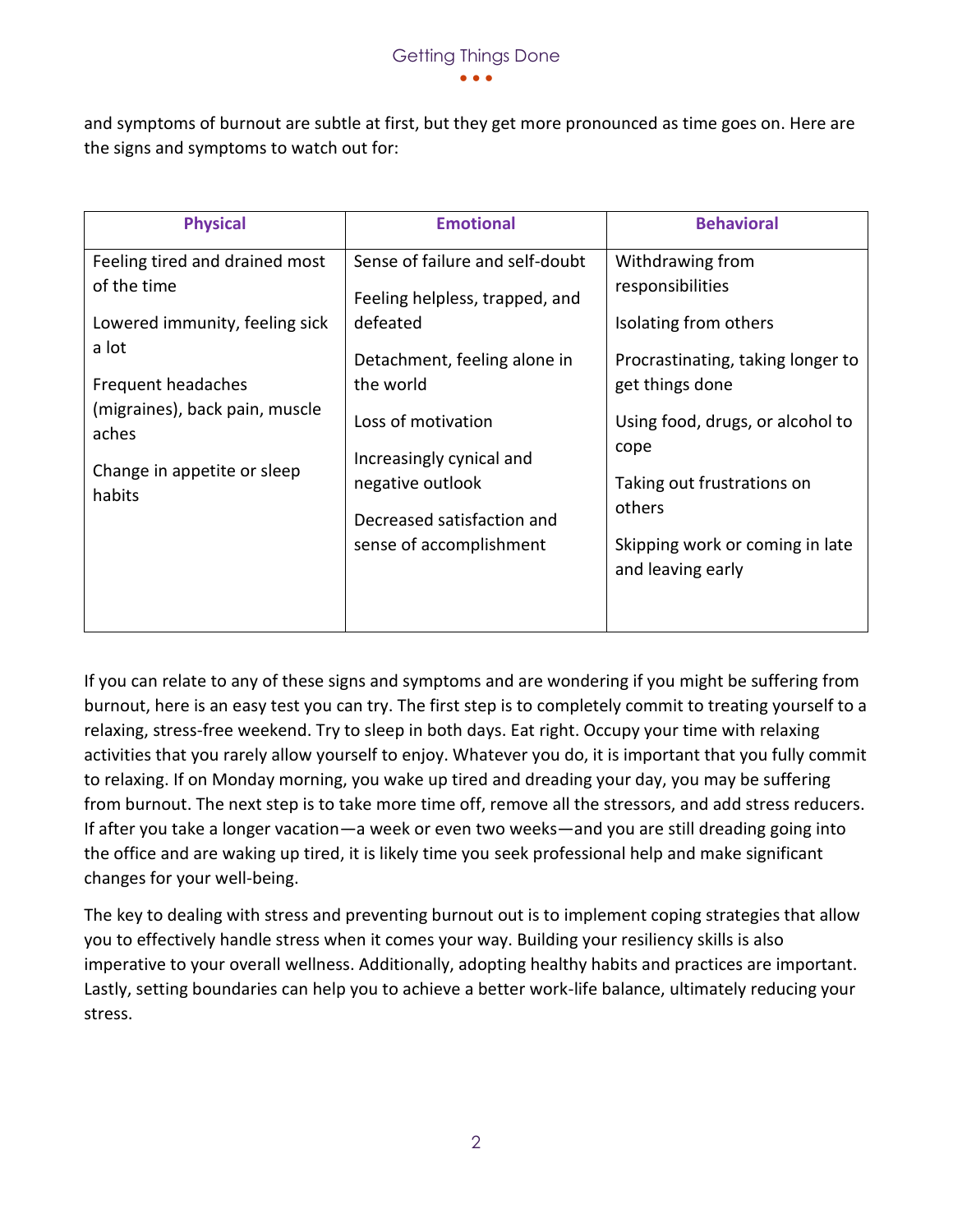## **Work-Life Balance**

Simply put, work-life balance is a state where a person equally prioritizes the demands of one's career and the demands of one's personal life. Obtaining work-life balance is important to help lawyers stay healthy and engaged in their work. Balance, however, can mean different things for different people. For some, work is everything. While for others work is good but spending time with family and friends is more important. Some of us want time to focus on activities that bring us enjoyment, such as

reading, art, or music. Some of us want more time to focus on our physical health through exercise. Others may just need more time for rest and relaxation. Ultimately, it is important to figure out what's important to you before determining what work-life balance means for you.

**"Work-life balance is equally prioritizing the demands of one's career and the demands of one's personal life."**

Depending on where you are professionally, achieving a work-life balance may seem hard and unrealistic, but it is important. If you are teetering and fail to find some level of work-life balance, consequences may follow. Some of these consequences can include:

- Fatigue If you are in a state of being constantly tired, then your ability to work productively and think clearly may be reduced over time. Fatigue can also affect your ability to competently represent your clients and mistakes can occur.
- Lost Time If you are struggling to find balance, you might feel as though you have lost time with your loved ones. Maybe you missed milestones with your children. You might also feel like you have lost time to do the activities that bring you enjoyment.
- Increased Expectations Working extra or odd hours may lead to increased expectations or responsibilities. Keep in mind that once you have established a pattern, it is often harder to reverse course.
- Physical Health Risks if you are struggling to find work-life balance, chances are you are feeling stressed and you might also be getting less sleep since there is a direct correlation between stress and sleep. If so, your physical health can certainly be impacted. Studies show that stress and a lack of sleep can lead to conditions such as stroke and heart disease.
- Mental Health Risks Just as with an increased risk to your physical health, a work-life imbalance can also lead to an increased risk to your mental health. Work-life imbalance can lead to stress, burnout, and an increased risk for depression and anxiety.
- Negative Effects on Relationships In addition to feeling like you have lost time with your loved ones, a work-life imbalance can also lead to strains on your relationships.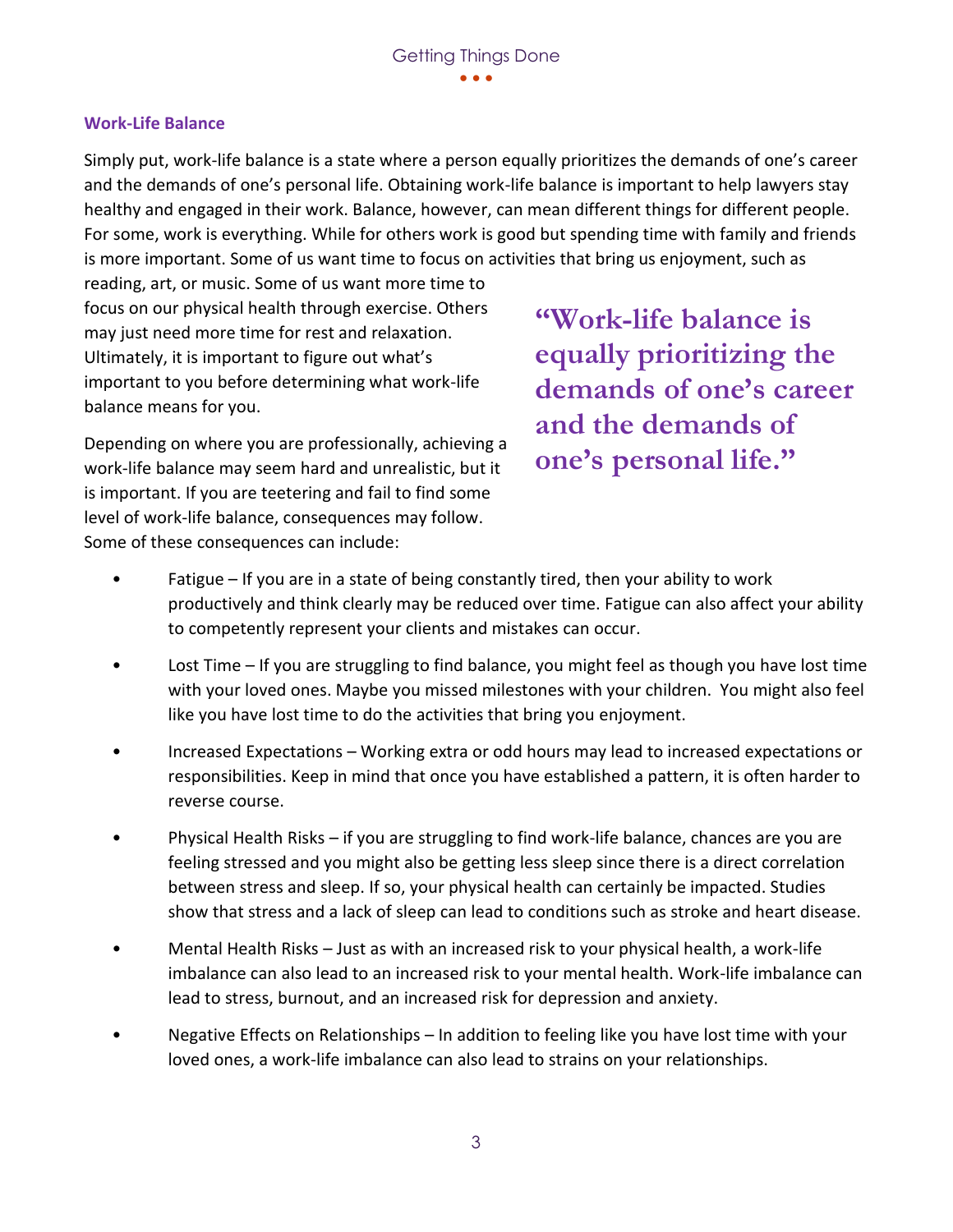Knowing that it is important for our overall health and well-being, you might now be thinking how do we *actually* achieve a work-life balance? First, start thinking about this in terms of work-life harmony, rather than balance. Sometimes, we deem balance to mean 50/50. For most, 50/50 is not always going to be attainable and when it doesn't happen, we let our perfectionist brains take over and then we get disappointed and feel as though we failed. Then we give up as we start feeling it isn't possible. By thinking about achieving work-life harmony, we allow ourselves some room to breathe. Our schedules will ebb and flow. Some weeks will be better than others, but ideally, we should be in a state of harmony with our work and with our life outside of work. Additionally, identifying what work-life balance (or harmony) looks like for you is important. What it is for me, may be something completely different for you.

After we define what work-life balance looks like, then you start setting boundaries and minimizing interruptions throughout your day, both of which should lead to taking back your calendar and most importantly your time. Once your boundaries are set, however, you must then stick with them. Otherwise, your boundaries may quickly go out the window. For example, if you set a communication boundary establishing you will not answer emails after 7 p.m., but then begin to answer a client's emails after 7 p.m. on a few select nights, those few nights can quickly become every night. The client's expectations will change and the next thing you know you have no boundaries with this client. So, keep this in mind, setting a boundary and then not enforcing it is to have no boundary at all.

## **OVERCOMING WORK RELATED STRESS**

## **Cross Examine Your Own Thinking**

Stress can be caused by several different factors. Many of these factors can be obvious ones, such as a difficult project at work, making a financial decision, or getting into an argument with someone. But stress can also be caused by less obvious factors, such as negative thoughts and feelings. You might not even notice you are having these feelings. We all give power to our thoughts, both positive and negative. Those thoughts lead to emotions and then to actions (or inaction). Sometimes, we just need to cross-examine our thinking to shift our outlook. This shift can help with producing better results, including getting things done.

The next time you are stressed and overwhelmed at work, I want you to think about these five components: Circumstances, Thoughts, Feelings, Actions, and Results.

- Circumstances Circumstance include events that happen, things people say, and actions people take. Circumstances are often beyond our control. They are measurable facts, free from qualifiers.
- Thoughts Thoughts can be positive or negative. They either serve you, or they do not. Our thoughts often give meaning to our circumstances.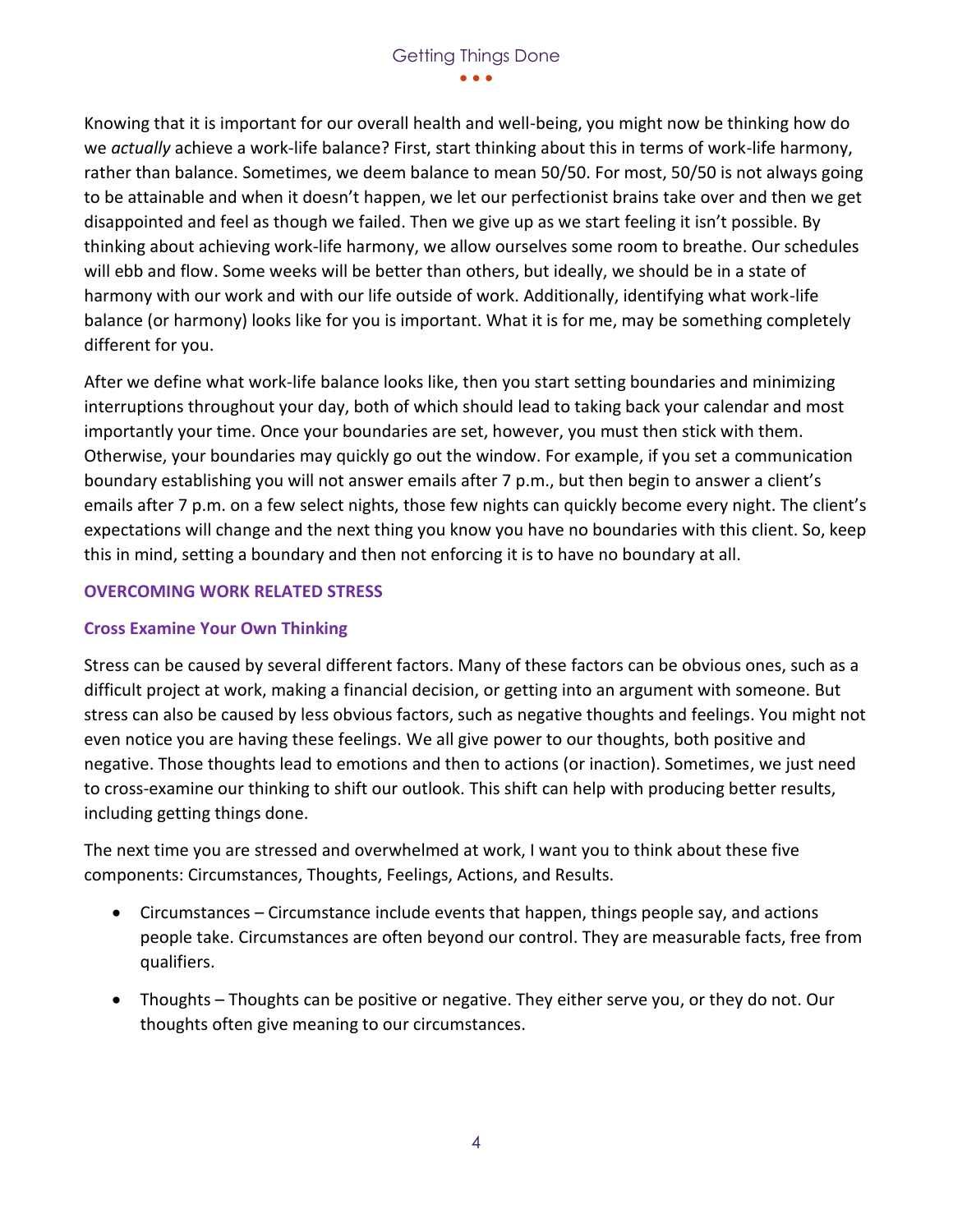- Feelings Feelings are one-word emotions that we experience as vibrations through our bodies. Much like your thoughts, feelings can be either positive or negative. Your feelings are experienced in response to your thinking.
- Actions Simply put, actions are the behaviors you take or don't take based upon your feelings. These actions can be put into three categories: overt action, reaction, and inaction.
- Results Results are the effects of your actions.

First, it's important to recognize what you can and can't control under any given circumstance. When you begin focusing your time and energy only on things you can control—and stop worrying about what you can't— it can help you feel better about a situation or circumstance, because you spend your efforts only on what you can change or impact.

A lot of this, however, comes down to shifting the way we think about circumstances, especially when our minds go to the worst of the worst thoughts. It's often those thoughts that begin to make us feel stressed and maybe even anxious. So, ask yourself 1) is this thought true, and 2) why am I choosing this thought?

We might often think it is a particular circumstance that causes a feeling, when in fact it is our thoughts about that circumstance that is causing the feeling. These feelings can then dictate your actions, so if your thinking a negative thought and feeling a negative feeling, you will then react negatively. You might also take no action—think procrastination.



Often, when we are avoiding a particular task or circumstance, it is not the task or circumstance we are avoiding. Instead, it is the feelings we are trying to avoid. In these instances, we need to shift our thoughts about the circumstance or task from negative to positive, if we want positive results. This concept even applies to the work we are avoiding.

## **Eliminating Distractions**

Distractions—they seem to be everywhere, especially in our hyper-connected world. We are all familiar with what our distractions are and we all more than likely loathe them. While our distractions may be different in nature, they happen daily for many us and can be our biggest productivity killer.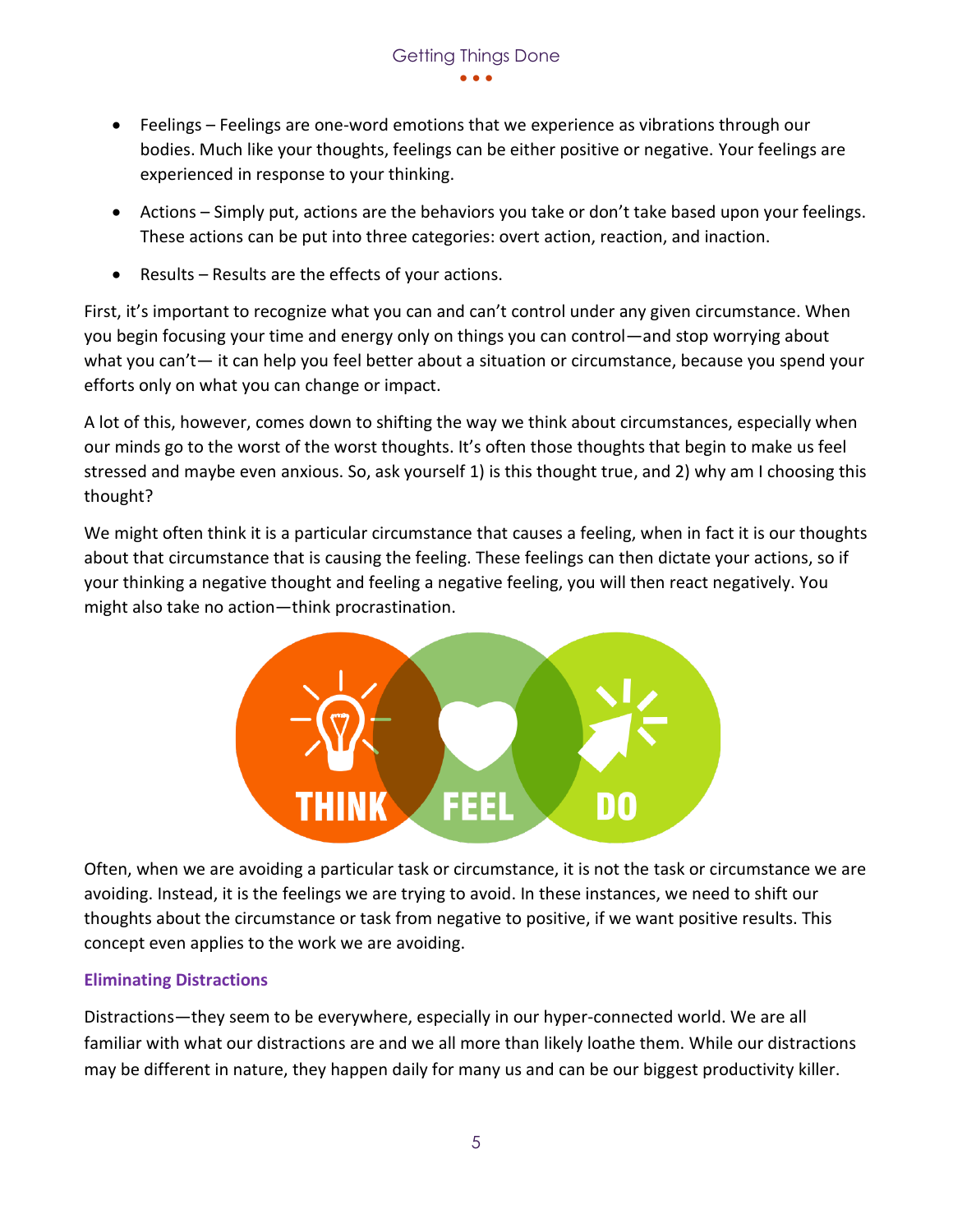A 2016 CareerBuilder [survey](https://www.careerbuilder.com/advice/are-smartphones-killing-productivity-in-the-workplace) identified cell phones and texting as the biggest distraction and productivity killer at work. The next biggest distraction? The internet. Also making the list, social media and email. Of the employers who took the survey, over half reported their companies losing between one and two hours of productivity a day because of distracted employees.



In 2017, researchers at The McCombs School of Business at The University of Texas at Austin released a [study](https://neurosciencenews.com/smartphone-brain-power-6972/) comprised from a series of experiments that were conducted on 800 smartphone users in an attempt to measure how well people complete tasks when their phones are nearby. Researchers asked participants to perform a concentration test in four different scenarios: with their smartphone in their pocket, on their desk, locked away in a drawer, and in another room. Test results were

lowest when the smartphone was on the desk, but with every additional layer of distance between participants and their smartphones, test performance increased. Overall, test results were 26 percent higher when phones were removed from the room entirely. The key takeaway finding from the study, however, is that your cognitive capacity is significantly reduced when your smartphone is within reach—even if it is off.

In addition to the cellphone, email can be a leading cause of distraction for many. According the [Harvard Business Review,](https://hbr.org/2019/01/how-to-spend-way-less-time-on-email-every-day#:~:text=The%20average%20professional%20spends%2028,120%20messages%20received%20per%20day.) the average professional spends 28% of the workday reading and answering email. That can amount to 2.6 and 120 messages received per day. This just might be the reason so many lawyers report email as a number one contributor to stress and frustration.

I addition to email, several digital work tools are now available on our phones, desktops, and watches leaving us vulnerable to distraction. These tools or apps encourage us to graze from item to item as we switch back and forth. In fact, it is [reported](https://www.zdnet.com/article/survey-confirms-collaboration-and-the-apps-that-come-with-it-still-suck/) by ZDNet.com, 68% of workers switch apps 10 times an hour. It is surprising that any of us get anything done. Research shows that even the smallest distractions can cause a person to take longer to complete a task. Not only does it extend the length of time it takes to complete tasks, but it can also decrease the quality of their work.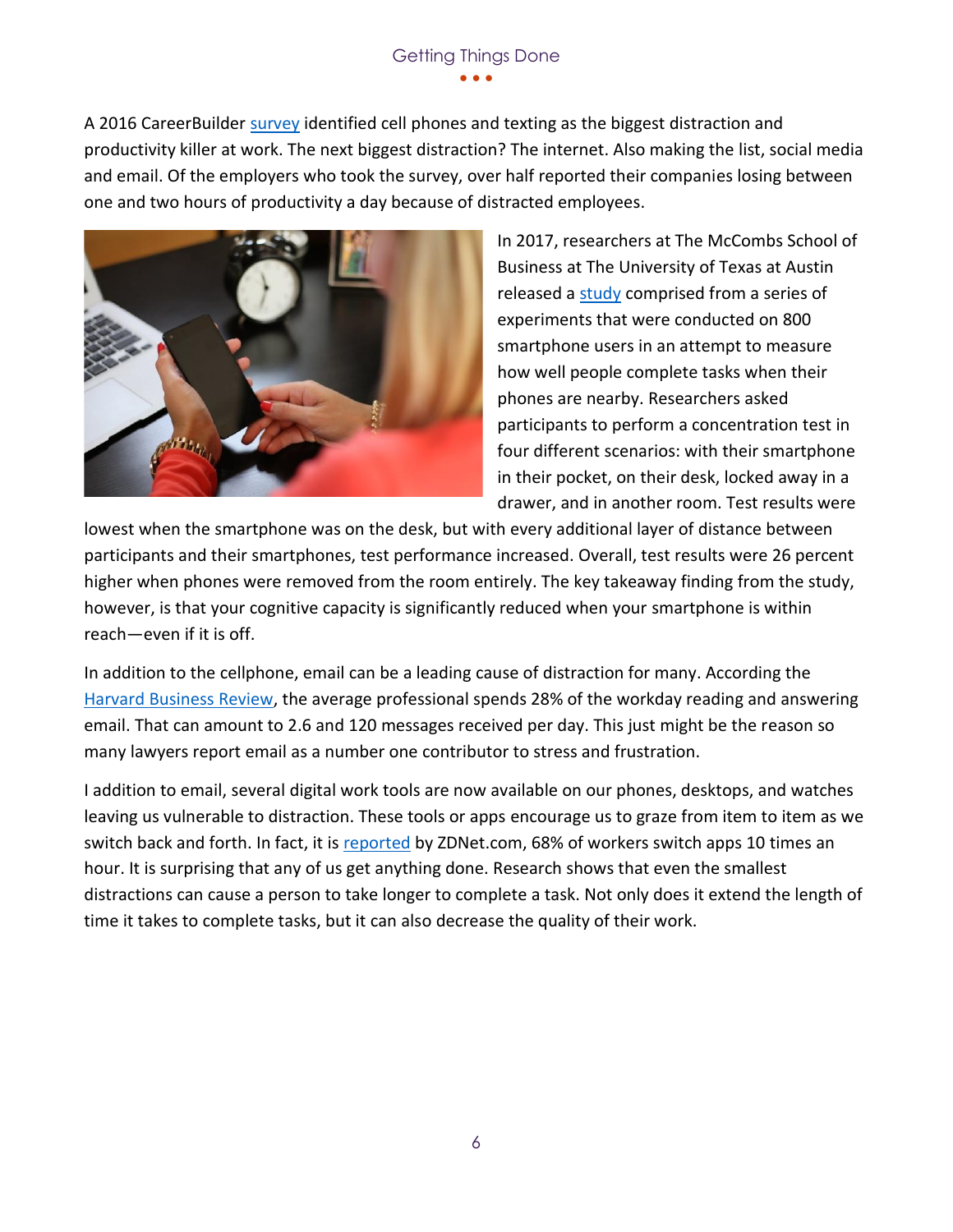#### **Reducing Clutter**

Research tells that us that our physical environment in our workplace has a significant effect on the way we work. If we think about this logically it makes it sense. If you can't find something on your desk, you spend precious time looking for it. That of course is an example of how clutter can affect you directly, but there are also indirect ways it can affect us.



[Research](https://www.sciencedirect.com/science/article/abs/pii/S0360132318307157) recently highlighted by the Harvard Business Review shows that our physical environments can also influence our cognition, emotions, and behavior. Your environment can also affect your anxiety levels, sleep, and productivity levels. So, what does this mean for your work? [Scientists at the](https://www.jneurosci.org/content/31/2/587)  [Princeton University Neuroscience Institute](https://www.jneurosci.org/content/31/2/587) have used fMRI and other approaches to show that our brains like order and constant visual reminders of disorganization drain our cognitive resources and reduce our ability to focus. They also found that when participants cleared clutter from their work environment, they were better able to focus and process information and their productivity increased.

In their book, *[How to Do More in Less Time](https://www.amazon.com/How-More-Less-Time-Productivity/dp/1627228888)*, law practice management and technology experts Allison Shields and Daniel Seigel point out, clutter:

- wastes time;
- wastes money;
- creates distraction;
- waste energy; and
- can be scary.

When I read that last one—clutter can be scary—it caught my attention. As I thought about this, it makes sense. I talk to so many lawyers who have said, "things just piled up and I didn't know where to start, so I just walked away." The problem is leaving those piles unattended can lead to issues later, possibly even ethical violations. In their book, Shields and Seigel explain the piles on your desk can seem daunting. You might not know what lies within and that can be scary. You can't, however, continue to ignore those piles. This is not an out of sight out of mind circumstance. The more you let pile up, the scarier it can get, and the more distraction it can also cause. Putting a plan in place to tackle the clutter (and the piles) can assist you in ultimately alleviating the distraction and avoid further problems down the road.

#### **SHALLOW VS. DEEP WORK**

The concepts of shallow work and deep work come from productivity expert and Georgetown University professor, Cal Newport. Newport published a book titled *[Deep Work: Rules for Focused](https://www.amazon.com/dp/B013UWFM52/ref=dp-kindle-redirect?_encoding=UTF8&btkr=1)*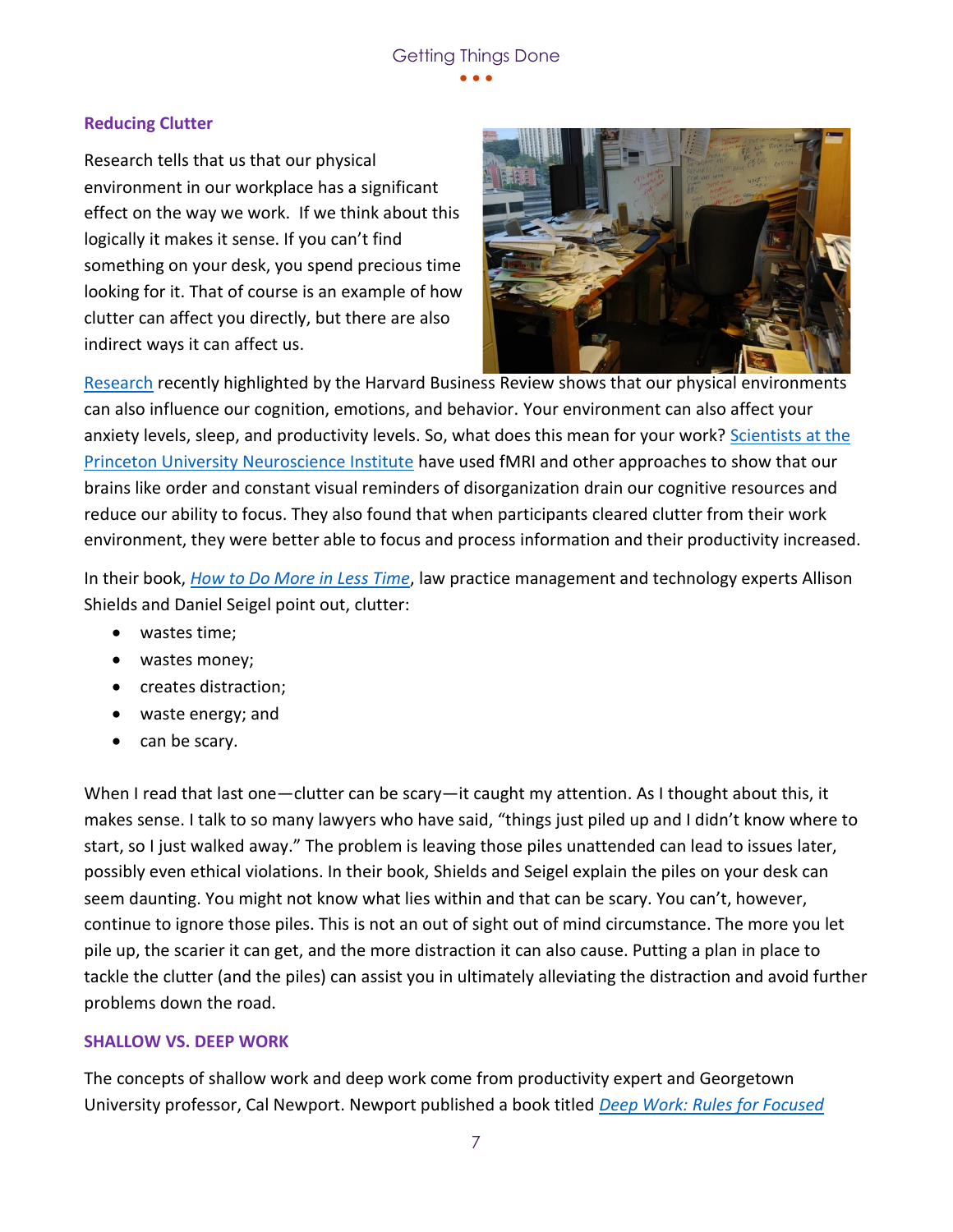*[Success in a Distracted World](https://www.amazon.com/dp/B013UWFM52/ref=dp-kindle-redirect?_encoding=UTF8&btkr=1)*. In the book, he explains the two types of work. Here are brief explanations:

- Shallow Work Non-cognitively demanding, logistical-style tasks, often performed while distracted. These efforts tend to not create much new value and are easy to replicate.
- Deep Work professional activities performed in a state of distraction-free concentration that push your cognitive capabilities to their limit. These efforts can improve your skills.

There is an obvious parallel between deep work and the work we do as lawyers. For instance, items such as writing briefs and motions or preparing for a hearing or trial are prime examples of the deep work we do. We also do shallow work, however, that distracts us from the deep work. For instance, rapid fire communication, social media, and basic busy tasks often serves as a proxy for productivity. To some degree the technology that we rely upon—especially in the form of emails—has the potential to interfere with the actual work of lawyering. If you have ever asked yourself, "Where has my day gone and what do I have to show for it?" Chances are, you fell victim to shallow work.



So, what happens when you go back and forth throughout your day between the shallow and deep work? This cognitive switching is absolutely draining. Draining on your time and draining on your energy. It also doesn't equate to increased productivity. Think about your brain for a second and the havoc this cognitive switching can wreak on an individual. To grasp this concept, I ask you to think about your brain like a computer. A computer processes information and preforms specific tasks. What happens to computers when we have

multiple programs running, multiple tabs open, and are running things in the background? More than likely it will start to eventually run at a slower pace. It might even stop working properly all together if we continue to push the machine in this manner. The same thing can happen to you unless you make changes and operate differently.

The good news is that deep work isn't about working harder or longer. Instead, it is about working smarter, being less reactive, and changing the focus of your schedule to prioritize the highest value tasks. Focusing on deep work means you are intentional about how you spend your time. You stop working in a state of perpetual distraction.

There are great benefits to developing your skill sets to focus on deep work. Not only does it do the obvious—increase your productive and focus—but it also provides other benefits. First, it is a skill set that seems hard to come by nowadays and as a result, makes you a highly marketable worker. Additionally, you will improve your overall satisfaction at work and improve your sense of self. Having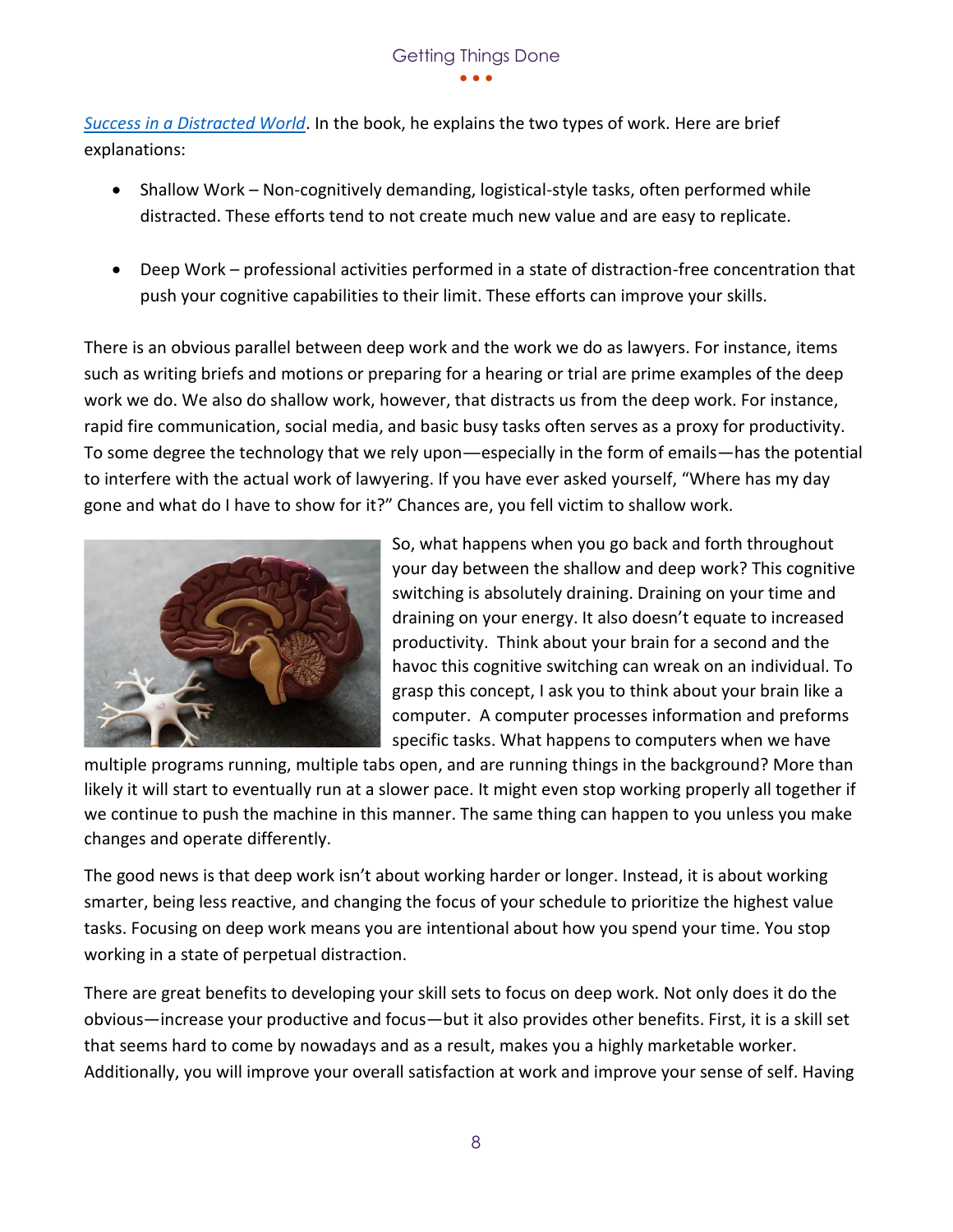the ability to accomplish difficult and meaningful tasks can lead to an increased sense of self-value, which ultimately leads to more feelings of happiness and having purpose.

## **TIME MANAGEMENT**

According to [Mindtools,](https://www.mindtools.com/pages/article/newHTE_00.htm#:~:text=Time%20Management%20Definition,tight%20and%20pressures%20are%20high.) time management is the process of organizing and planning how to divide your time between specific activities. Good time management enables you to work smarter – not harder – so that you get more done in less time, even when time is tight, and pressures are high. Time management, however, seems to be one area many lawyers struggle with. Part of the reason is those distractions we discuss above. To some degree, it is also affected by our inability to set boundaries with others to stick to the schedules we promise ourselves.

Having poor time management skills can also affect your ethical obligations. When I worked for the Kansas Office of the Disciplinary Administrator, we saw many instances of poor time management and organizational skills playing a role in violations. I particularly noted time management skills can affect our abilities to adhere to our duty of:



• Competence –KRPC 1.1 states, "A lawyer shall provide competent representation to a client. Competent representation requires the legal knowledge, skill, thoroughness and preparation reasonably necessary for the representation.

• Diligence – KRPC 1.3 states, "A lawyer shall act with reasonable diligence and promptness in representing a client."

• Communication – KRPC 1.4 states, "A lawyer shall keep a client reasonably informed about the status of a matter and promptly comply with reasonable requests for information."

These rules collectively suggest lawyers should exercise time

management skills to meet their obligations to their clients. Comment [2] to KRPC 1.3, takes it a step further by stating, "Perhaps no professional shortcoming is more widely resented than procrastination. A client's interests often can be adversely affected by the passage of time or the change of conditions…"

In addition to meeting your baseline obligations, lawyers who are organized and have good time management skills are likely to work more productively and utilize their other skill sets more effectively. Ultimately, having good time management skills leads to better client service and increases in your bottom line.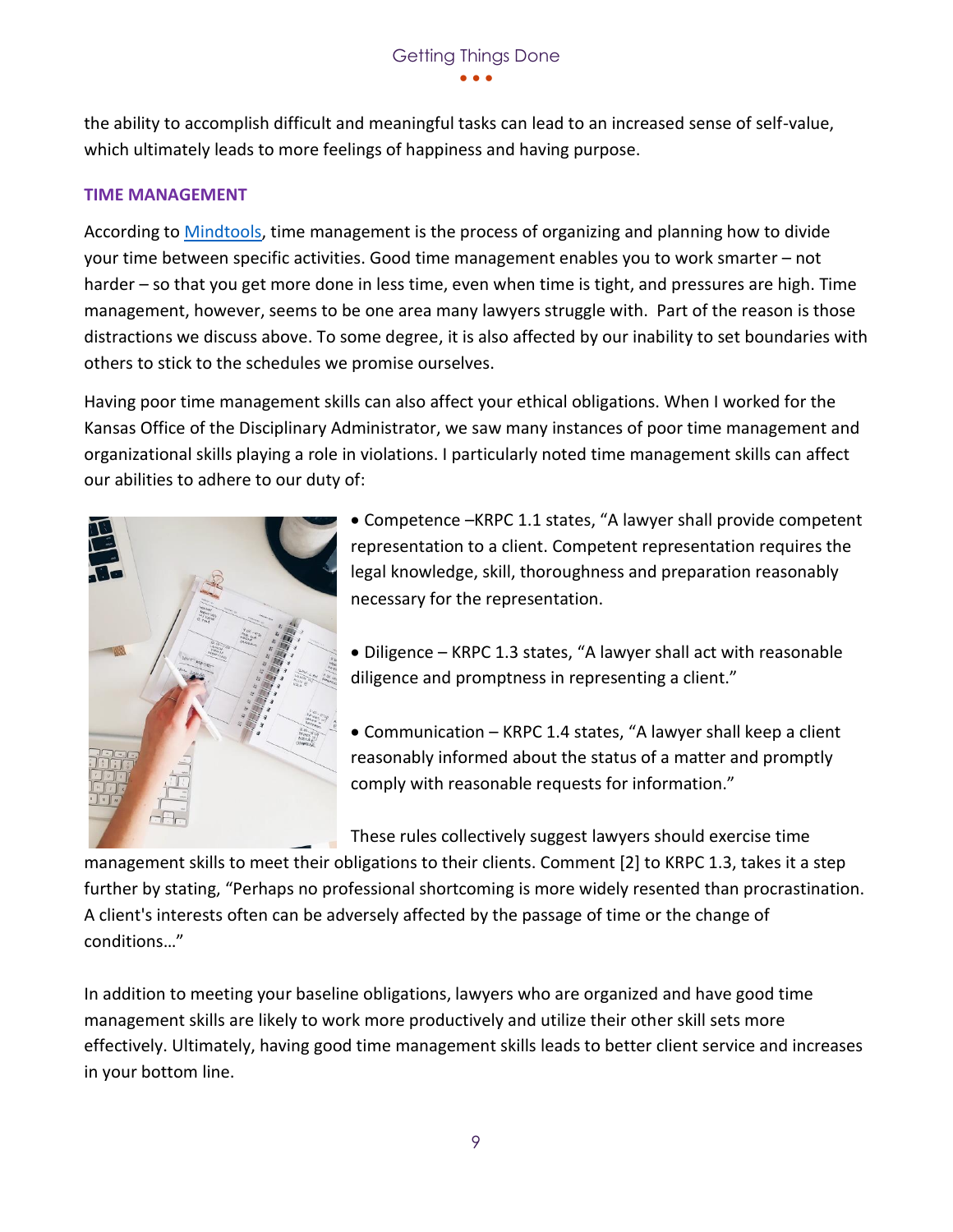#### **Time Management Techniques**

If you find yourself struggling to stay on top of things, implementing a time management technique can useful. Something to remember, however, is this is not a one size fit all sort of situation. Sometimes, finding the right time management technique takes trial and error until you find one that works specifically for you. Below you will find a few of my favorite techniques followed by other time management tips and tools to try.

#### *The Pomodoro Technique*

This time management method was developed by Francesco Cirillo in the late 1980s and is named after the tomato-shaped kitchen timer which was used by Cirillo as a university student. (Pomodoro is Italian for tomato.) The idea behind the technique is simple: you set a timer for 25 minutes and work on only one thing for the duration of that time. When the timer rings, you reward yourself with a short break. This technique forces you to focus on that one task for a set period, while taking breaks to avoid mental fatigue. For instance, rather than working on a brief until it is "done," you work on it until your 25 minutes is up. Then, you get up and stretch (or whatever else you like to do on a break) for 5 minutes. Once your break is over, you go back to working on the brief for another 25 minutes, and so on, until you complete 4 pomodoros (25-minute segments). After completing 4 pomodoros, you take a longer 20-30 break.

The goal should be to work towards task completion to meet your daily goals. As a result, first you will need to create a prioritized task list to determine what your workday will include. Using the task list and implementing the Pomodoro Technique should help you to avoid interruptions and distractions while improving your concentration. The more you can concentrate, the more work you should be able to complete. The key, however, is to not fall victim to checking your email, looking at social media, or chitchatting during the pomodoro.

If you want to try implementing this simple time management technique, here is quick recap:

- Pick a task.
- Set a time to 25 minutes and focus on that task for the entire 25 minutes.
- When the 25 minutes is up, take a short 3-5 min break.
- After 4 pomodoros, take a longer 20-30 min break.

A kitchen timer (or [Google's Built](https://www.ksbar.org/blogpost/1106646/367344/Quick-Tip-Googles-Built-In-Timer)-in Timer) will do the

trick, but if you are looking for something more hi-tech to use, there are plenty of Pomodoro

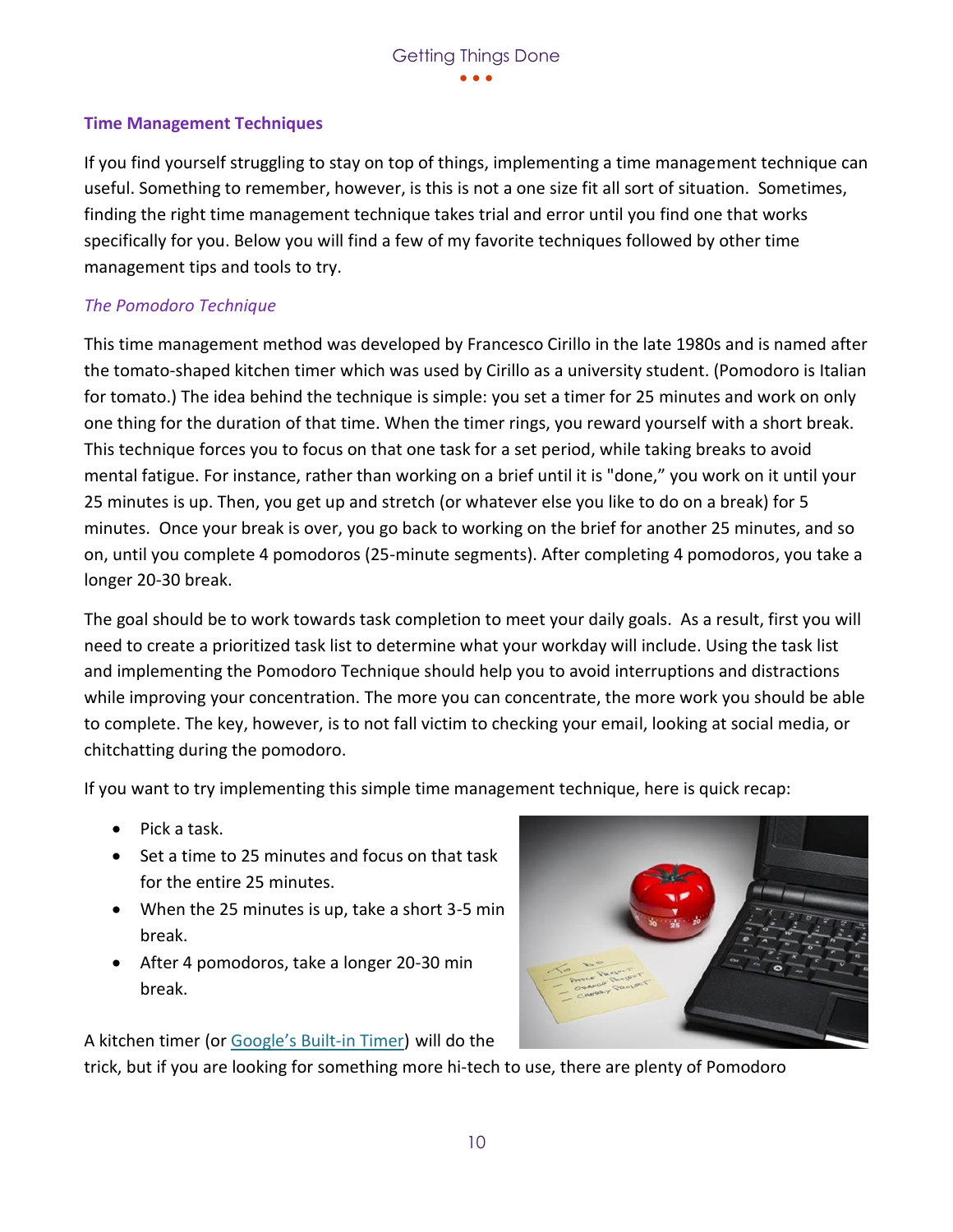Technique apps out there for both Apple and Android devices. There are also Chrome apps available to use with your Chrome web browser, some of which allow you to block websites during use.

Here are a few apps:

- [PomoDone](https://pomodoneapp.com/) (Web, Mac, Windows, Linux, iOS, Android)
- [Focus Booster](https://www.focusboosterapp.com/) (Web, Mac, Windows, iOS, Android)
- [Focus To-Do: Pomodoro Timer & To Do List](https://play.google.com/store/apps/details?id=com.superelement.pomodoro&hl=en) (Mac, Windows, iOS, Android)
- [Focus Keeper](https://apps.apple.com/us/app/focus-keeper/id867374917) (iOS)
- <u>[Pomodor](https://pomodor.app/timer)</u> (Web)
- <u>[Pomofocus](https://pomofocus.io/)</u> (Web)

To read more about the Pomodoro Technique visit [https://francescocirillo.com/pages/pomodoro](https://francescocirillo.com/pages/pomodoro-technique)[technique.](https://francescocirillo.com/pages/pomodoro-technique)

## *The Quadrant Method*

This time management method developed by speaker and author, Stephen Covey. The quadrant method takes your linear to-do list and asks you to split the items up into two buckets: what's important and what is not. From there you split the tasks even further into what is due soon and what is due later. Here is what should be included in each of your quadrants:

- **Quadrant 1** would include only those activities that need your immediate attention. This space should stay reserved for emergencies and extremely important deadlines. When you start your day, you know where to work first: the upper left corner in Quadrant 1.
- **Quadrant 2** should be comprised of things that are important to you and your business but need not be done until a later date. A good example for this quadrant would be something like strategic planning.
- **Quadrant 3** would contain items that are more than likely interruptions in your day. Items like emails, phone calls, some meetings. Setting aside a time to specifically handle these interruptions at one time should save you some time in your day and allow you to focus on Quadrant 1 tasks. Delegation may also be an option for some of your Quadrant 3 tasks.
- **Quadrant 4** activities are those that waste your time and offer no value. These are the tasks you want to eliminate. Think: surfing the internet or social media.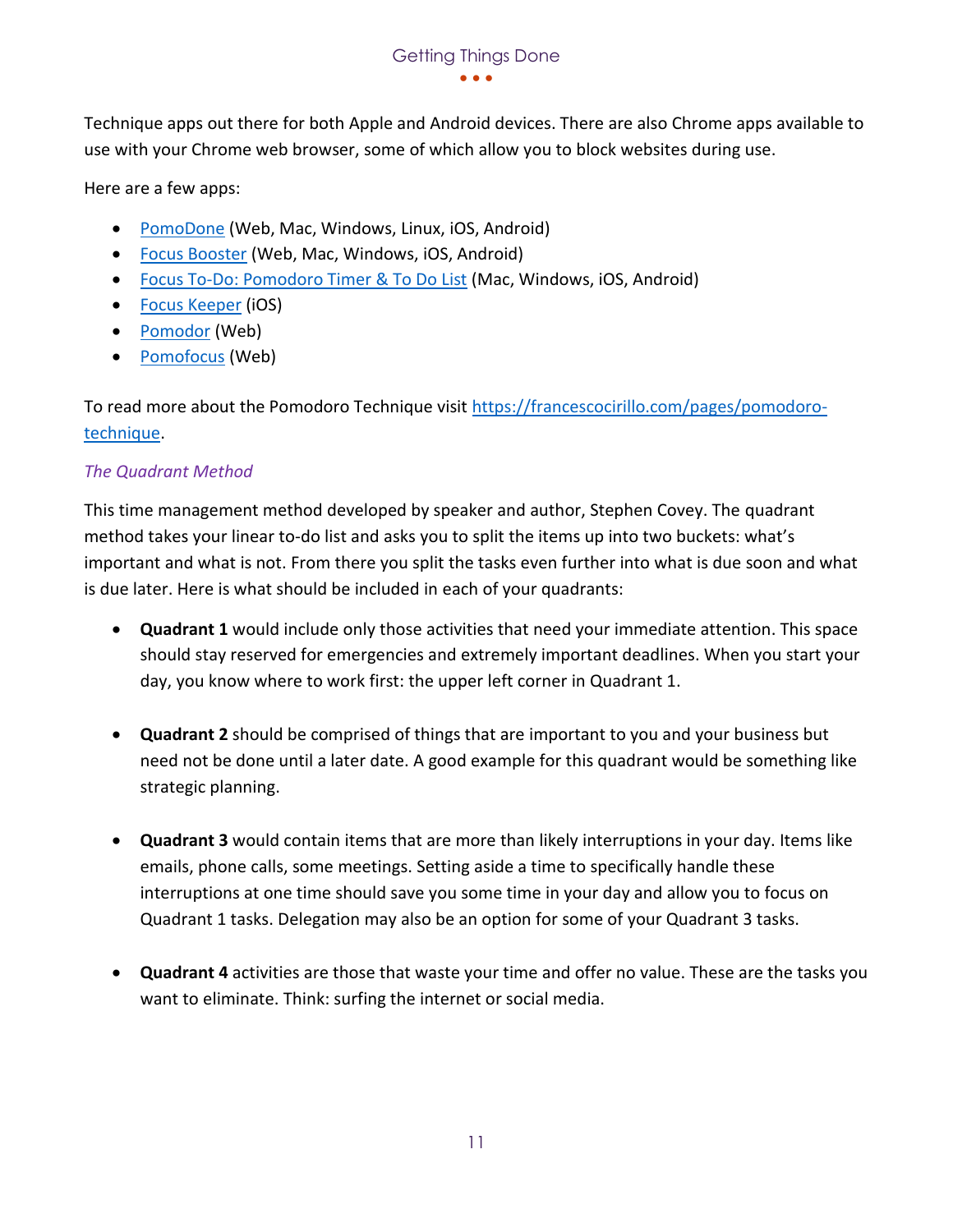Here is a sample:

|               | Urgent                                | Not Urgent                                       |  |
|---------------|---------------------------------------|--------------------------------------------------|--|
| Important     | Quadrant 1                            | Quadrant 2                                       |  |
|               | Crisis                                | Relationship building<br>٠                       |  |
|               | Pressing problems                     | Finding new opportunities<br>$\bullet$           |  |
|               | Deadline driven projects<br>$\bullet$ | Long-term planning<br>$\bullet$                  |  |
|               | Last minute preparation               | Preventive activities                            |  |
|               |                                       | Preparation and planning                         |  |
|               | Strategy: Just Do It                  | Strategy: Schedule It                            |  |
|               | Key Action: Manage                    | Key Action: Focus                                |  |
| Not Important | Quadrant 3                            | Quadrant 4                                       |  |
|               | Interruptions                         | Time wasters (but maybe<br>$\bullet$             |  |
|               | <b>Distractions</b>                   | pleasant)                                        |  |
|               | Certain emails, calls,                | Busy work<br>٠                                   |  |
|               | meetings                              | <b>Escapist activities</b><br>$\bullet$          |  |
|               | Urgency masquerading as               | Mindless activities $-$ surfing the<br>$\bullet$ |  |
|               | importance                            | net                                              |  |
|               |                                       |                                                  |  |
|               | Strategy: Delegate or Push Back       | Strategy: Don't Do It                            |  |
|               | Key Action: Use Caution               | Key Action: Avoid                                |  |

You should find that most of your time is spent in Quadrants 1 and 3; however, having a more organized and prioritized list should open time in your schedule to work on Quadrant 2 tasks, allowing time to focus on items that enhance your skills and your business.

## *Calendar Blocking*

Calendar Blocking is a relatively simple time management technique. Essentially, you take your calendar and block out every hour to totally coordinate your day. Do you have a brief or motion to work on? Block that out on the calendar to ensure you have designated time to work on it. Would you like to exercise more? Block it out on the calendar. Do you have meetings? Of course, get those on the calendar, too. The other key to calendar blocking is setting aside time in your day to deal with the distractions (or chaos). For instance, block out time that you will dedicate to responding to emails and phone calls.

Why do I like calendar blocking so much? It allows you to take your calendar back. Too often, we allow others to dictate *our* calendars in their entirety. If you always find yourself in a state of responsiveness to others, calendar blocking might be the right time management technique to try.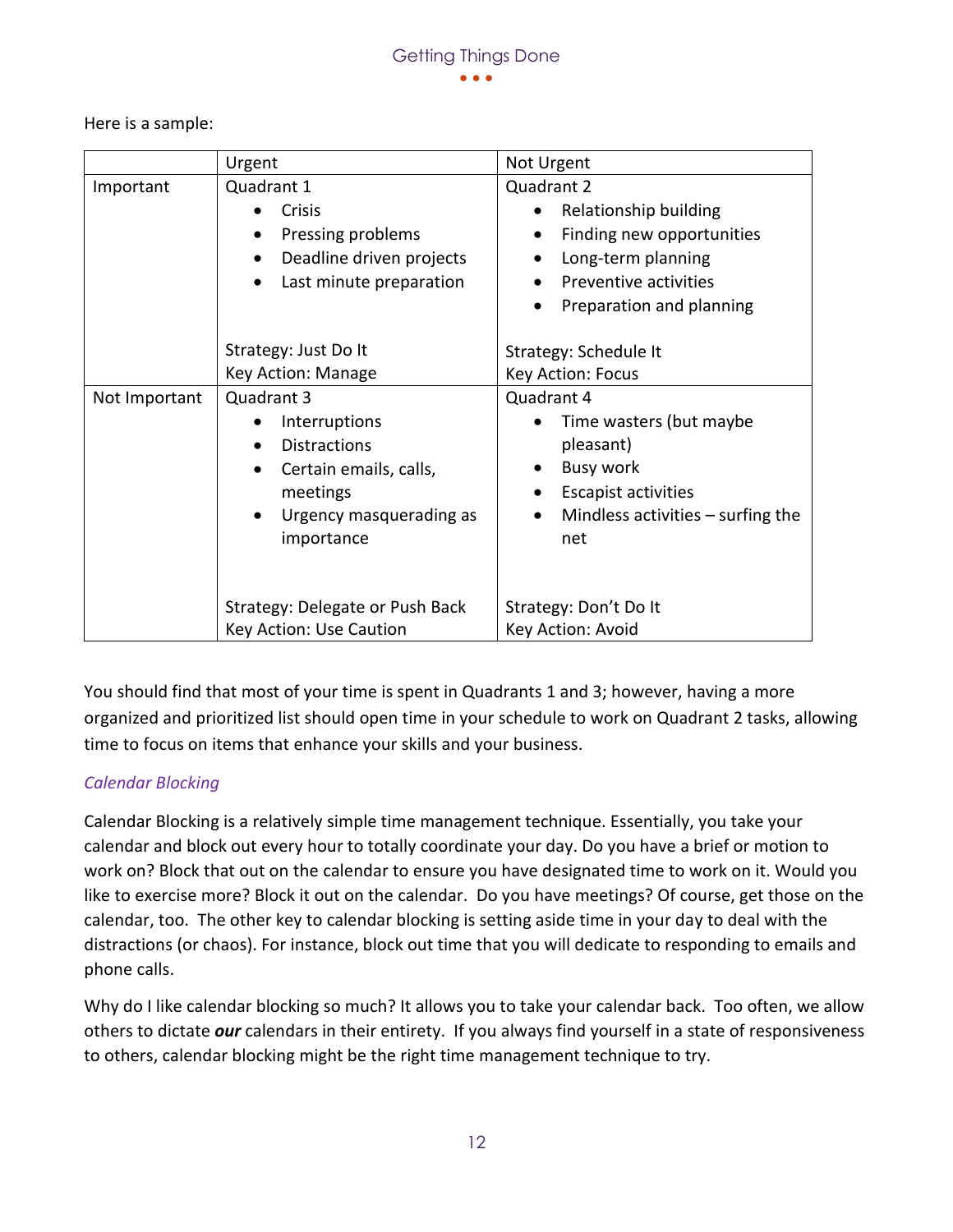To learn more about calendar blocking visit:

- [Build the life you want to build with a block schedule part 1](https://solopracticeuniversity.com/2018/08/01/build-the-life-you-want-to-build-with-a-block-schedule-part-1/) from Solo Practice University.
- [Build the life you want to build with a block schedule part 2](https://solopracticeuniversity.com/2018/08/07/build-the-life-you-want-to-build-with-a-block-schedule-part-2/) from Solo Practice University.

## **Other Time Management Tips and Tools**

- **Use a calendar** There are few things to keep in mind with your calendar: 1) consider using a macro and a micro calendar to get a clearer picture of your schedule and what is to come; 2) consider using time blocks on your calendar; and 3) make some room on your calendar as it shouldn't all be filled with entries.
- **Make to-do lists** If a daily list seems overwhelming and never-ending, consider the power of three. In their book, Shields and Daniels recommends instead of focusing on your entire to-do list, use the power of three to help you prioritize. A few examples include choosing three big goals where each of those big goals with have objectives or many action steps to give you a list of to-dos. The other thing you can do is identify your top three tasks on your list, focus your energy on completing those items. This can result in a sense of accomplishment when you complete the three tasks, despite having other items left on the list.
- **Make to-don't lists** a to-don't list is your list of tasks you are going to stay away from or delegate. If you are constantly giving in to the distractions, having a to-don't list can serve as a reminder about what to stay away from.
- **Don't answer email first things in the morning** There is a simple and logical explanation for this recommendation. When you start your day by answering emails you are starting with other people's problems or tasks, rather than your own. If possible, spend the first hour of the day focusing on something you need to accomplish. This will allow you to take ownership of your day, rather than being so responsive to others. Also, consider blocking of time on your calendar specifically for email, this will allow you to eliminate it as a distraction.
- **Delegate when appropriate** You don't need to do everything! I know that comes as a shocker, but it is true. Some of the most successful leaders are those who know how to appropriately delegate throughout the day. Find the tasks or the distractions that you can delegate to others and let them help you. This will also let you focus on the higher-level work you need to get done.
- **Eliminate clutter** As we discussed the above, organization and time management go hand and hand. Part of the process of getting rid of the clutter is implementing some organization and/or processes within your practice. For instance, if you have a paper clutter problem, you might want to implement a scanning process for documents. Is the mail piling up? Then you might need to implement some processes for opening mail. Once you implement processes, start eliminating the clutter. This comes down to sorting it and clearing it out.